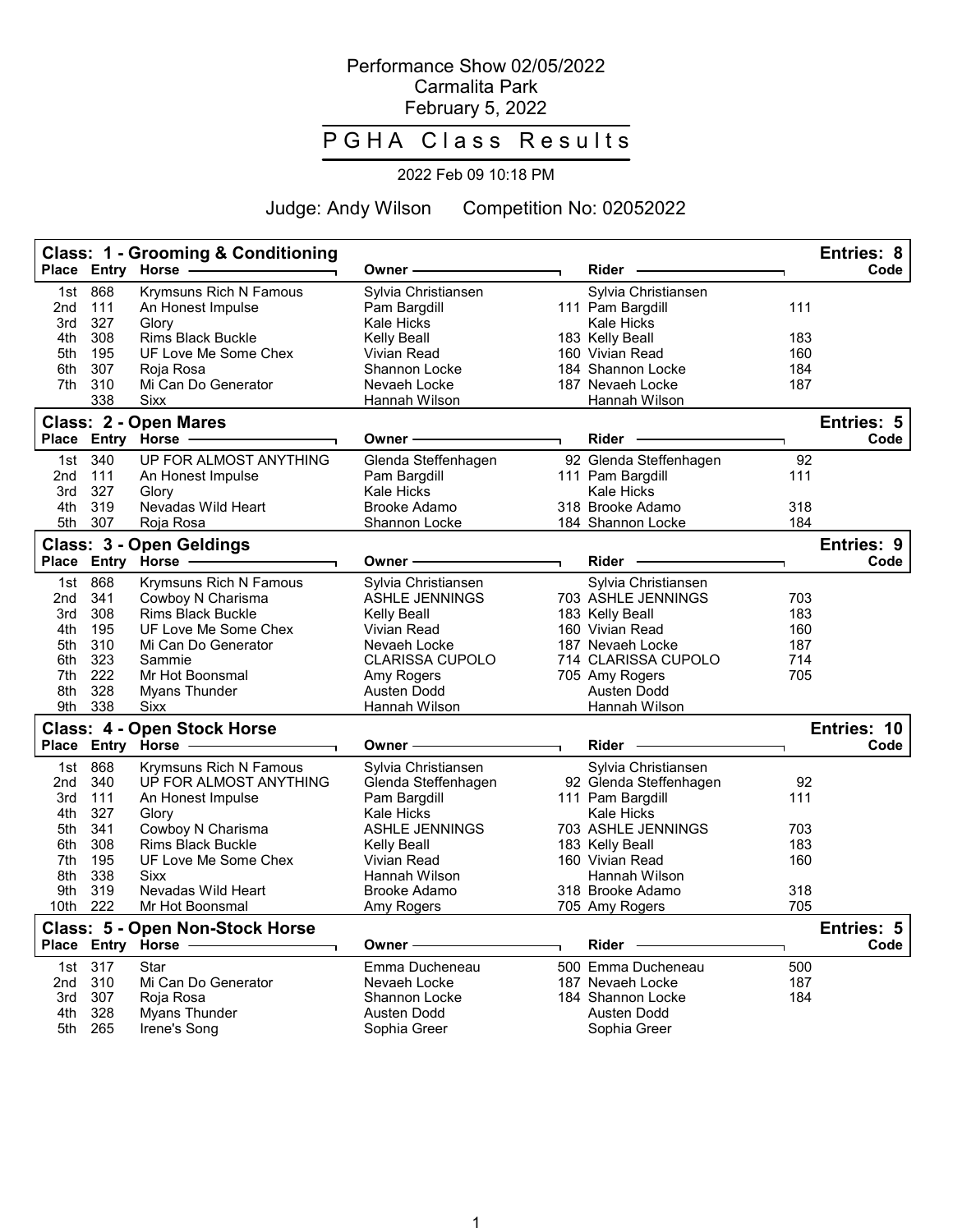| Place Entry Horse -<br>Owner –<br>868<br>Krymsuns Rich N Famous<br>Sylvia Christiansen<br>Sylvia Christiansen<br>1st<br>340<br>UP FOR ALMOST ANYTHING<br>92 Glenda Steffenhagen<br>92<br>2nd<br>Glenda Steffenhagen<br>111<br>111<br>3rd<br>An Honest Impulse<br>Pam Bargdill<br>111 Pam Bargdill<br>4th<br>327<br><b>Kale Hicks</b><br><b>Kale Hicks</b><br>Glory<br>341<br>Cowboy N Charisma<br><b>ASHLE JENNINGS</b><br>703 ASHLE JENNINGS<br>703<br>5th<br><b>Rims Black Buckle</b><br>308<br>183 Kelly Beall<br>183<br>6th<br>Kelly Beall<br>307<br>184 Shannon Locke<br>184<br>7th<br>Roja Rosa<br>Shannon Locke<br>335<br>Zipsawatchin<br>McKenzie Hinton<br>64 McKenzie Hinton<br>64<br>8th<br>9th<br>338<br><b>Sixx</b><br>Hannah Wilson<br>Hannah Wilson<br>310<br>Mi Can Do Generator<br>187<br>10th<br>Nevaeh Locke<br>187 Nevaeh Locke<br>Entries: 1<br>Class: 7 - Mini Horse/Pony<br>Place Entry Horse<br>Code<br>Rider<br>Owner -<br>307<br>Roja Rosa<br>Shannon Locke<br>184 Shannon Locke<br>184<br>1st<br><b>Class: 8 - Color Class</b><br><b>Entries: 5</b><br>Code<br>Place Entry Horse -<br>Owner -<br>Rider<br>327<br>Kale Hicks<br>Kale Hicks<br>1st<br>Glory<br>308<br><b>Rims Black Buckle</b><br>183 Kelly Beall<br>183<br>2nd<br><b>Kelly Beall</b><br>92 Glenda Steffenhagen<br>92<br>340<br>UP FOR ALMOST ANYTHING<br>Glenda Steffenhagen<br>3rd<br><b>CLARISSA CUPOLO</b><br>714 CLARISSA CUPOLO<br>4th<br>323<br>714<br>Sammie<br>328<br>5th<br>Myans Thunder<br>Austen Dodd<br>Austen Dodd<br><b>Class: 9 - Grand &amp; Reserve Halter</b><br><b>Entries: 2</b><br>Place Entry Horse<br><b>Rider</b><br>Code<br>Owner -<br>1st 868<br><b>Krymsuns Rich N Famous</b><br>Sylvia Christiansen<br>Sylvia Christiansen<br>UP FOR ALMOST ANYTHING<br>92 Glenda Steffenhagen<br>340<br>Glenda Steffenhagen<br>92<br>2nd<br>Class: 10 - Walk Showmanship 10 & under<br>Entries: 1<br>Place Entry Rider<br>Horse -<br>Owner -<br>Code<br>1st 888<br>Khaleesi Fasano<br>Khaleesi Fasano<br><b>Irrisistably Famous</b><br>Class: 11 - Beginner Youth W/T Showmanship<br><b>Entries: 2</b><br>Place Entry Rider<br>Horse $-$<br>Code<br>Owner -<br>319<br>318 Nevadas Wild Heart<br><b>Brooke Adamo</b><br>Brooke Adamo<br>318<br>1st l<br>244<br>2nd<br>318<br>Jody Boudreau<br>244 Spring<br>Jody Boudreau<br>Class: 12 - Jr Rider Western Showmanship<br>Entries: 9<br>Place Entry Rider<br>Horse $-$<br>Owner -<br>Code<br>335<br>McKenzie Hinton<br>64 Zipsawatchin<br>64<br>1st<br>McKenzie Hinton<br>285<br><b>EMMA WARE</b><br>61 Princess Skittles<br><b>EMMA WARE</b><br>61<br>2nd<br>344<br>Paige Klotzbach<br>OneGoodVerse<br>3rd<br>Paige Klotzbach<br>195<br>160<br>Vivian Read<br>160 UF Love Me Some Chex<br>Vivian Read<br>4th<br>327<br>5th<br><b>Kale Hicks</b><br>Glory<br>Kale Hicks<br>500 Star<br>500<br>6th<br>317<br>Emma Ducheneau<br>Emma Ducheneau<br>265<br>7th<br>Sophia Greer<br>Irene's Song<br>Sophia Greer<br>8th<br>331<br>Kips Dream Chaser<br>Madison Klotzbach<br>Madison Klotzbach<br>187<br>310<br>Nevaeh Locke<br>187 Mi Can Do Generator<br>Nevaeh Locke<br>Class: 13 - Sr Rider Western Showmanship<br>Entries: 11<br>Place Entry Rider<br>Code<br>Horse<br>Owner -<br>868<br>Krymsuns Rich N Famous<br>Sylvia Christiansen<br>Sylvia Christiansen<br>1st<br>188<br>2nd<br>Audra Fasano<br><b>Irresistably Famous</b><br>Audra Fasano<br>5758<br>133 Zips Classy Otoe<br>3rd<br>Shelby Timp-Sevak<br>Shelby Timp-Sevak<br>133<br>92 UP FOR ALMOST ANYTHING<br>4th<br>340<br>Glenda Steffenhagen<br>Glenda Steffenhagen<br>92<br>111<br>111<br>5th<br>Pam Bargdill<br>111 An Honest Impulse<br>Pam Bargdill<br>ASHLE JENNINGS<br>703<br>6th<br>341<br><b>ASHLE JENNINGS</b><br>703 Cowboy N Charisma<br>222<br>705<br>7th<br>Amy Rogers<br>705 Mr Hot Boonsmal<br>Amy Rogers<br>8th<br>307<br>184 Roja Rosa<br>184<br>Shannon Locke<br>Shannon Locke<br>9th<br>308<br><b>Kelly Beall</b><br>183 Rims Black Buckle<br><b>Kelly Beall</b><br>183<br>328<br>10th<br>Austen Dodd<br>Myans Thunder<br>Austen Dodd<br>338<br>Hannah Wilson<br>11th<br>Hannah Wilson<br><b>Sixx</b><br>Class: 14 - Walk Western/English Pleasure 10 & under<br>Entries: 1<br>Place Entry Rider<br>Horse -<br>Code<br>Owner -<br>1st 888<br>Khaleesi Fasano<br>Khaleesi Fasano<br>Irrisistably Famous<br>Class: 15 - Walk Horsemanship/Equitation 10 & under<br>Entries: 1<br>Code<br>Place Entry Rider<br>Horse -<br>Owner -<br>1st 888<br>Khaleesi Fasano<br>Khaleesi Fasano<br>Irrisistably Famous |  | <b>Class: 6 - Performance Horse Halter</b> |  | Rider - | Entries: 10<br>Code |
|---------------------------------------------------------------------------------------------------------------------------------------------------------------------------------------------------------------------------------------------------------------------------------------------------------------------------------------------------------------------------------------------------------------------------------------------------------------------------------------------------------------------------------------------------------------------------------------------------------------------------------------------------------------------------------------------------------------------------------------------------------------------------------------------------------------------------------------------------------------------------------------------------------------------------------------------------------------------------------------------------------------------------------------------------------------------------------------------------------------------------------------------------------------------------------------------------------------------------------------------------------------------------------------------------------------------------------------------------------------------------------------------------------------------------------------------------------------------------------------------------------------------------------------------------------------------------------------------------------------------------------------------------------------------------------------------------------------------------------------------------------------------------------------------------------------------------------------------------------------------------------------------------------------------------------------------------------------------------------------------------------------------------------------------------------------------------------------------------------------------------------------------------------------------------------------------------------------------------------------------------------------------------------------------------------------------------------------------------------------------------------------------------------------------------------------------------------------------------------------------------------------------------------------------------------------------------------------------------------------------------------------------------------------------------------------------------------------------------------------------------------------------------------------------------------------------------------------------------------------------------------------------------------------------------------------------------------------------------------------------------------------------------------------------------------------------------------------------------------------------------------------------------------------------------------------------------------------------------------------------------------------------------------------------------------------------------------------------------------------------------------------------------------------------------------------------------------------------------------------------------------------------------------------------------------------------------------------------------------------------------------------------------------------------------------------------------------------------------------------------------------------------------------------------------------------------------------------------------------------------------------------------------------------------------------------------------------------------------------------------------------------------------------------------------------------------------------------------------------------------------------------------------------------------------------------------------------------------------------------------------------------------------------------------------------------------------------------------------------------------------------------------------------------------------------------------------------------------------------------------------------------------------------------------|--|--------------------------------------------|--|---------|---------------------|
|                                                                                                                                                                                                                                                                                                                                                                                                                                                                                                                                                                                                                                                                                                                                                                                                                                                                                                                                                                                                                                                                                                                                                                                                                                                                                                                                                                                                                                                                                                                                                                                                                                                                                                                                                                                                                                                                                                                                                                                                                                                                                                                                                                                                                                                                                                                                                                                                                                                                                                                                                                                                                                                                                                                                                                                                                                                                                                                                                                                                                                                                                                                                                                                                                                                                                                                                                                                                                                                                                                                                                                                                                                                                                                                                                                                                                                                                                                                                                                                                                                                                                                                                                                                                                                                                                                                                                                                                                                                                                                                                             |  |                                            |  |         |                     |
|                                                                                                                                                                                                                                                                                                                                                                                                                                                                                                                                                                                                                                                                                                                                                                                                                                                                                                                                                                                                                                                                                                                                                                                                                                                                                                                                                                                                                                                                                                                                                                                                                                                                                                                                                                                                                                                                                                                                                                                                                                                                                                                                                                                                                                                                                                                                                                                                                                                                                                                                                                                                                                                                                                                                                                                                                                                                                                                                                                                                                                                                                                                                                                                                                                                                                                                                                                                                                                                                                                                                                                                                                                                                                                                                                                                                                                                                                                                                                                                                                                                                                                                                                                                                                                                                                                                                                                                                                                                                                                                                             |  |                                            |  |         |                     |
|                                                                                                                                                                                                                                                                                                                                                                                                                                                                                                                                                                                                                                                                                                                                                                                                                                                                                                                                                                                                                                                                                                                                                                                                                                                                                                                                                                                                                                                                                                                                                                                                                                                                                                                                                                                                                                                                                                                                                                                                                                                                                                                                                                                                                                                                                                                                                                                                                                                                                                                                                                                                                                                                                                                                                                                                                                                                                                                                                                                                                                                                                                                                                                                                                                                                                                                                                                                                                                                                                                                                                                                                                                                                                                                                                                                                                                                                                                                                                                                                                                                                                                                                                                                                                                                                                                                                                                                                                                                                                                                                             |  |                                            |  |         |                     |
|                                                                                                                                                                                                                                                                                                                                                                                                                                                                                                                                                                                                                                                                                                                                                                                                                                                                                                                                                                                                                                                                                                                                                                                                                                                                                                                                                                                                                                                                                                                                                                                                                                                                                                                                                                                                                                                                                                                                                                                                                                                                                                                                                                                                                                                                                                                                                                                                                                                                                                                                                                                                                                                                                                                                                                                                                                                                                                                                                                                                                                                                                                                                                                                                                                                                                                                                                                                                                                                                                                                                                                                                                                                                                                                                                                                                                                                                                                                                                                                                                                                                                                                                                                                                                                                                                                                                                                                                                                                                                                                                             |  |                                            |  |         |                     |
|                                                                                                                                                                                                                                                                                                                                                                                                                                                                                                                                                                                                                                                                                                                                                                                                                                                                                                                                                                                                                                                                                                                                                                                                                                                                                                                                                                                                                                                                                                                                                                                                                                                                                                                                                                                                                                                                                                                                                                                                                                                                                                                                                                                                                                                                                                                                                                                                                                                                                                                                                                                                                                                                                                                                                                                                                                                                                                                                                                                                                                                                                                                                                                                                                                                                                                                                                                                                                                                                                                                                                                                                                                                                                                                                                                                                                                                                                                                                                                                                                                                                                                                                                                                                                                                                                                                                                                                                                                                                                                                                             |  |                                            |  |         |                     |
|                                                                                                                                                                                                                                                                                                                                                                                                                                                                                                                                                                                                                                                                                                                                                                                                                                                                                                                                                                                                                                                                                                                                                                                                                                                                                                                                                                                                                                                                                                                                                                                                                                                                                                                                                                                                                                                                                                                                                                                                                                                                                                                                                                                                                                                                                                                                                                                                                                                                                                                                                                                                                                                                                                                                                                                                                                                                                                                                                                                                                                                                                                                                                                                                                                                                                                                                                                                                                                                                                                                                                                                                                                                                                                                                                                                                                                                                                                                                                                                                                                                                                                                                                                                                                                                                                                                                                                                                                                                                                                                                             |  |                                            |  |         |                     |
|                                                                                                                                                                                                                                                                                                                                                                                                                                                                                                                                                                                                                                                                                                                                                                                                                                                                                                                                                                                                                                                                                                                                                                                                                                                                                                                                                                                                                                                                                                                                                                                                                                                                                                                                                                                                                                                                                                                                                                                                                                                                                                                                                                                                                                                                                                                                                                                                                                                                                                                                                                                                                                                                                                                                                                                                                                                                                                                                                                                                                                                                                                                                                                                                                                                                                                                                                                                                                                                                                                                                                                                                                                                                                                                                                                                                                                                                                                                                                                                                                                                                                                                                                                                                                                                                                                                                                                                                                                                                                                                                             |  |                                            |  |         |                     |
|                                                                                                                                                                                                                                                                                                                                                                                                                                                                                                                                                                                                                                                                                                                                                                                                                                                                                                                                                                                                                                                                                                                                                                                                                                                                                                                                                                                                                                                                                                                                                                                                                                                                                                                                                                                                                                                                                                                                                                                                                                                                                                                                                                                                                                                                                                                                                                                                                                                                                                                                                                                                                                                                                                                                                                                                                                                                                                                                                                                                                                                                                                                                                                                                                                                                                                                                                                                                                                                                                                                                                                                                                                                                                                                                                                                                                                                                                                                                                                                                                                                                                                                                                                                                                                                                                                                                                                                                                                                                                                                                             |  |                                            |  |         |                     |
|                                                                                                                                                                                                                                                                                                                                                                                                                                                                                                                                                                                                                                                                                                                                                                                                                                                                                                                                                                                                                                                                                                                                                                                                                                                                                                                                                                                                                                                                                                                                                                                                                                                                                                                                                                                                                                                                                                                                                                                                                                                                                                                                                                                                                                                                                                                                                                                                                                                                                                                                                                                                                                                                                                                                                                                                                                                                                                                                                                                                                                                                                                                                                                                                                                                                                                                                                                                                                                                                                                                                                                                                                                                                                                                                                                                                                                                                                                                                                                                                                                                                                                                                                                                                                                                                                                                                                                                                                                                                                                                                             |  |                                            |  |         |                     |
|                                                                                                                                                                                                                                                                                                                                                                                                                                                                                                                                                                                                                                                                                                                                                                                                                                                                                                                                                                                                                                                                                                                                                                                                                                                                                                                                                                                                                                                                                                                                                                                                                                                                                                                                                                                                                                                                                                                                                                                                                                                                                                                                                                                                                                                                                                                                                                                                                                                                                                                                                                                                                                                                                                                                                                                                                                                                                                                                                                                                                                                                                                                                                                                                                                                                                                                                                                                                                                                                                                                                                                                                                                                                                                                                                                                                                                                                                                                                                                                                                                                                                                                                                                                                                                                                                                                                                                                                                                                                                                                                             |  |                                            |  |         |                     |
|                                                                                                                                                                                                                                                                                                                                                                                                                                                                                                                                                                                                                                                                                                                                                                                                                                                                                                                                                                                                                                                                                                                                                                                                                                                                                                                                                                                                                                                                                                                                                                                                                                                                                                                                                                                                                                                                                                                                                                                                                                                                                                                                                                                                                                                                                                                                                                                                                                                                                                                                                                                                                                                                                                                                                                                                                                                                                                                                                                                                                                                                                                                                                                                                                                                                                                                                                                                                                                                                                                                                                                                                                                                                                                                                                                                                                                                                                                                                                                                                                                                                                                                                                                                                                                                                                                                                                                                                                                                                                                                                             |  |                                            |  |         |                     |
|                                                                                                                                                                                                                                                                                                                                                                                                                                                                                                                                                                                                                                                                                                                                                                                                                                                                                                                                                                                                                                                                                                                                                                                                                                                                                                                                                                                                                                                                                                                                                                                                                                                                                                                                                                                                                                                                                                                                                                                                                                                                                                                                                                                                                                                                                                                                                                                                                                                                                                                                                                                                                                                                                                                                                                                                                                                                                                                                                                                                                                                                                                                                                                                                                                                                                                                                                                                                                                                                                                                                                                                                                                                                                                                                                                                                                                                                                                                                                                                                                                                                                                                                                                                                                                                                                                                                                                                                                                                                                                                                             |  |                                            |  |         |                     |
|                                                                                                                                                                                                                                                                                                                                                                                                                                                                                                                                                                                                                                                                                                                                                                                                                                                                                                                                                                                                                                                                                                                                                                                                                                                                                                                                                                                                                                                                                                                                                                                                                                                                                                                                                                                                                                                                                                                                                                                                                                                                                                                                                                                                                                                                                                                                                                                                                                                                                                                                                                                                                                                                                                                                                                                                                                                                                                                                                                                                                                                                                                                                                                                                                                                                                                                                                                                                                                                                                                                                                                                                                                                                                                                                                                                                                                                                                                                                                                                                                                                                                                                                                                                                                                                                                                                                                                                                                                                                                                                                             |  |                                            |  |         |                     |
|                                                                                                                                                                                                                                                                                                                                                                                                                                                                                                                                                                                                                                                                                                                                                                                                                                                                                                                                                                                                                                                                                                                                                                                                                                                                                                                                                                                                                                                                                                                                                                                                                                                                                                                                                                                                                                                                                                                                                                                                                                                                                                                                                                                                                                                                                                                                                                                                                                                                                                                                                                                                                                                                                                                                                                                                                                                                                                                                                                                                                                                                                                                                                                                                                                                                                                                                                                                                                                                                                                                                                                                                                                                                                                                                                                                                                                                                                                                                                                                                                                                                                                                                                                                                                                                                                                                                                                                                                                                                                                                                             |  |                                            |  |         |                     |
|                                                                                                                                                                                                                                                                                                                                                                                                                                                                                                                                                                                                                                                                                                                                                                                                                                                                                                                                                                                                                                                                                                                                                                                                                                                                                                                                                                                                                                                                                                                                                                                                                                                                                                                                                                                                                                                                                                                                                                                                                                                                                                                                                                                                                                                                                                                                                                                                                                                                                                                                                                                                                                                                                                                                                                                                                                                                                                                                                                                                                                                                                                                                                                                                                                                                                                                                                                                                                                                                                                                                                                                                                                                                                                                                                                                                                                                                                                                                                                                                                                                                                                                                                                                                                                                                                                                                                                                                                                                                                                                                             |  |                                            |  |         |                     |
|                                                                                                                                                                                                                                                                                                                                                                                                                                                                                                                                                                                                                                                                                                                                                                                                                                                                                                                                                                                                                                                                                                                                                                                                                                                                                                                                                                                                                                                                                                                                                                                                                                                                                                                                                                                                                                                                                                                                                                                                                                                                                                                                                                                                                                                                                                                                                                                                                                                                                                                                                                                                                                                                                                                                                                                                                                                                                                                                                                                                                                                                                                                                                                                                                                                                                                                                                                                                                                                                                                                                                                                                                                                                                                                                                                                                                                                                                                                                                                                                                                                                                                                                                                                                                                                                                                                                                                                                                                                                                                                                             |  |                                            |  |         |                     |
|                                                                                                                                                                                                                                                                                                                                                                                                                                                                                                                                                                                                                                                                                                                                                                                                                                                                                                                                                                                                                                                                                                                                                                                                                                                                                                                                                                                                                                                                                                                                                                                                                                                                                                                                                                                                                                                                                                                                                                                                                                                                                                                                                                                                                                                                                                                                                                                                                                                                                                                                                                                                                                                                                                                                                                                                                                                                                                                                                                                                                                                                                                                                                                                                                                                                                                                                                                                                                                                                                                                                                                                                                                                                                                                                                                                                                                                                                                                                                                                                                                                                                                                                                                                                                                                                                                                                                                                                                                                                                                                                             |  |                                            |  |         |                     |
|                                                                                                                                                                                                                                                                                                                                                                                                                                                                                                                                                                                                                                                                                                                                                                                                                                                                                                                                                                                                                                                                                                                                                                                                                                                                                                                                                                                                                                                                                                                                                                                                                                                                                                                                                                                                                                                                                                                                                                                                                                                                                                                                                                                                                                                                                                                                                                                                                                                                                                                                                                                                                                                                                                                                                                                                                                                                                                                                                                                                                                                                                                                                                                                                                                                                                                                                                                                                                                                                                                                                                                                                                                                                                                                                                                                                                                                                                                                                                                                                                                                                                                                                                                                                                                                                                                                                                                                                                                                                                                                                             |  |                                            |  |         |                     |
|                                                                                                                                                                                                                                                                                                                                                                                                                                                                                                                                                                                                                                                                                                                                                                                                                                                                                                                                                                                                                                                                                                                                                                                                                                                                                                                                                                                                                                                                                                                                                                                                                                                                                                                                                                                                                                                                                                                                                                                                                                                                                                                                                                                                                                                                                                                                                                                                                                                                                                                                                                                                                                                                                                                                                                                                                                                                                                                                                                                                                                                                                                                                                                                                                                                                                                                                                                                                                                                                                                                                                                                                                                                                                                                                                                                                                                                                                                                                                                                                                                                                                                                                                                                                                                                                                                                                                                                                                                                                                                                                             |  |                                            |  |         |                     |
|                                                                                                                                                                                                                                                                                                                                                                                                                                                                                                                                                                                                                                                                                                                                                                                                                                                                                                                                                                                                                                                                                                                                                                                                                                                                                                                                                                                                                                                                                                                                                                                                                                                                                                                                                                                                                                                                                                                                                                                                                                                                                                                                                                                                                                                                                                                                                                                                                                                                                                                                                                                                                                                                                                                                                                                                                                                                                                                                                                                                                                                                                                                                                                                                                                                                                                                                                                                                                                                                                                                                                                                                                                                                                                                                                                                                                                                                                                                                                                                                                                                                                                                                                                                                                                                                                                                                                                                                                                                                                                                                             |  |                                            |  |         |                     |
|                                                                                                                                                                                                                                                                                                                                                                                                                                                                                                                                                                                                                                                                                                                                                                                                                                                                                                                                                                                                                                                                                                                                                                                                                                                                                                                                                                                                                                                                                                                                                                                                                                                                                                                                                                                                                                                                                                                                                                                                                                                                                                                                                                                                                                                                                                                                                                                                                                                                                                                                                                                                                                                                                                                                                                                                                                                                                                                                                                                                                                                                                                                                                                                                                                                                                                                                                                                                                                                                                                                                                                                                                                                                                                                                                                                                                                                                                                                                                                                                                                                                                                                                                                                                                                                                                                                                                                                                                                                                                                                                             |  |                                            |  |         |                     |
|                                                                                                                                                                                                                                                                                                                                                                                                                                                                                                                                                                                                                                                                                                                                                                                                                                                                                                                                                                                                                                                                                                                                                                                                                                                                                                                                                                                                                                                                                                                                                                                                                                                                                                                                                                                                                                                                                                                                                                                                                                                                                                                                                                                                                                                                                                                                                                                                                                                                                                                                                                                                                                                                                                                                                                                                                                                                                                                                                                                                                                                                                                                                                                                                                                                                                                                                                                                                                                                                                                                                                                                                                                                                                                                                                                                                                                                                                                                                                                                                                                                                                                                                                                                                                                                                                                                                                                                                                                                                                                                                             |  |                                            |  |         |                     |
|                                                                                                                                                                                                                                                                                                                                                                                                                                                                                                                                                                                                                                                                                                                                                                                                                                                                                                                                                                                                                                                                                                                                                                                                                                                                                                                                                                                                                                                                                                                                                                                                                                                                                                                                                                                                                                                                                                                                                                                                                                                                                                                                                                                                                                                                                                                                                                                                                                                                                                                                                                                                                                                                                                                                                                                                                                                                                                                                                                                                                                                                                                                                                                                                                                                                                                                                                                                                                                                                                                                                                                                                                                                                                                                                                                                                                                                                                                                                                                                                                                                                                                                                                                                                                                                                                                                                                                                                                                                                                                                                             |  |                                            |  |         |                     |
|                                                                                                                                                                                                                                                                                                                                                                                                                                                                                                                                                                                                                                                                                                                                                                                                                                                                                                                                                                                                                                                                                                                                                                                                                                                                                                                                                                                                                                                                                                                                                                                                                                                                                                                                                                                                                                                                                                                                                                                                                                                                                                                                                                                                                                                                                                                                                                                                                                                                                                                                                                                                                                                                                                                                                                                                                                                                                                                                                                                                                                                                                                                                                                                                                                                                                                                                                                                                                                                                                                                                                                                                                                                                                                                                                                                                                                                                                                                                                                                                                                                                                                                                                                                                                                                                                                                                                                                                                                                                                                                                             |  |                                            |  |         |                     |
|                                                                                                                                                                                                                                                                                                                                                                                                                                                                                                                                                                                                                                                                                                                                                                                                                                                                                                                                                                                                                                                                                                                                                                                                                                                                                                                                                                                                                                                                                                                                                                                                                                                                                                                                                                                                                                                                                                                                                                                                                                                                                                                                                                                                                                                                                                                                                                                                                                                                                                                                                                                                                                                                                                                                                                                                                                                                                                                                                                                                                                                                                                                                                                                                                                                                                                                                                                                                                                                                                                                                                                                                                                                                                                                                                                                                                                                                                                                                                                                                                                                                                                                                                                                                                                                                                                                                                                                                                                                                                                                                             |  |                                            |  |         |                     |
|                                                                                                                                                                                                                                                                                                                                                                                                                                                                                                                                                                                                                                                                                                                                                                                                                                                                                                                                                                                                                                                                                                                                                                                                                                                                                                                                                                                                                                                                                                                                                                                                                                                                                                                                                                                                                                                                                                                                                                                                                                                                                                                                                                                                                                                                                                                                                                                                                                                                                                                                                                                                                                                                                                                                                                                                                                                                                                                                                                                                                                                                                                                                                                                                                                                                                                                                                                                                                                                                                                                                                                                                                                                                                                                                                                                                                                                                                                                                                                                                                                                                                                                                                                                                                                                                                                                                                                                                                                                                                                                                             |  |                                            |  |         |                     |
|                                                                                                                                                                                                                                                                                                                                                                                                                                                                                                                                                                                                                                                                                                                                                                                                                                                                                                                                                                                                                                                                                                                                                                                                                                                                                                                                                                                                                                                                                                                                                                                                                                                                                                                                                                                                                                                                                                                                                                                                                                                                                                                                                                                                                                                                                                                                                                                                                                                                                                                                                                                                                                                                                                                                                                                                                                                                                                                                                                                                                                                                                                                                                                                                                                                                                                                                                                                                                                                                                                                                                                                                                                                                                                                                                                                                                                                                                                                                                                                                                                                                                                                                                                                                                                                                                                                                                                                                                                                                                                                                             |  |                                            |  |         |                     |
|                                                                                                                                                                                                                                                                                                                                                                                                                                                                                                                                                                                                                                                                                                                                                                                                                                                                                                                                                                                                                                                                                                                                                                                                                                                                                                                                                                                                                                                                                                                                                                                                                                                                                                                                                                                                                                                                                                                                                                                                                                                                                                                                                                                                                                                                                                                                                                                                                                                                                                                                                                                                                                                                                                                                                                                                                                                                                                                                                                                                                                                                                                                                                                                                                                                                                                                                                                                                                                                                                                                                                                                                                                                                                                                                                                                                                                                                                                                                                                                                                                                                                                                                                                                                                                                                                                                                                                                                                                                                                                                                             |  |                                            |  |         |                     |
|                                                                                                                                                                                                                                                                                                                                                                                                                                                                                                                                                                                                                                                                                                                                                                                                                                                                                                                                                                                                                                                                                                                                                                                                                                                                                                                                                                                                                                                                                                                                                                                                                                                                                                                                                                                                                                                                                                                                                                                                                                                                                                                                                                                                                                                                                                                                                                                                                                                                                                                                                                                                                                                                                                                                                                                                                                                                                                                                                                                                                                                                                                                                                                                                                                                                                                                                                                                                                                                                                                                                                                                                                                                                                                                                                                                                                                                                                                                                                                                                                                                                                                                                                                                                                                                                                                                                                                                                                                                                                                                                             |  |                                            |  |         |                     |
|                                                                                                                                                                                                                                                                                                                                                                                                                                                                                                                                                                                                                                                                                                                                                                                                                                                                                                                                                                                                                                                                                                                                                                                                                                                                                                                                                                                                                                                                                                                                                                                                                                                                                                                                                                                                                                                                                                                                                                                                                                                                                                                                                                                                                                                                                                                                                                                                                                                                                                                                                                                                                                                                                                                                                                                                                                                                                                                                                                                                                                                                                                                                                                                                                                                                                                                                                                                                                                                                                                                                                                                                                                                                                                                                                                                                                                                                                                                                                                                                                                                                                                                                                                                                                                                                                                                                                                                                                                                                                                                                             |  |                                            |  |         |                     |
|                                                                                                                                                                                                                                                                                                                                                                                                                                                                                                                                                                                                                                                                                                                                                                                                                                                                                                                                                                                                                                                                                                                                                                                                                                                                                                                                                                                                                                                                                                                                                                                                                                                                                                                                                                                                                                                                                                                                                                                                                                                                                                                                                                                                                                                                                                                                                                                                                                                                                                                                                                                                                                                                                                                                                                                                                                                                                                                                                                                                                                                                                                                                                                                                                                                                                                                                                                                                                                                                                                                                                                                                                                                                                                                                                                                                                                                                                                                                                                                                                                                                                                                                                                                                                                                                                                                                                                                                                                                                                                                                             |  |                                            |  |         |                     |
|                                                                                                                                                                                                                                                                                                                                                                                                                                                                                                                                                                                                                                                                                                                                                                                                                                                                                                                                                                                                                                                                                                                                                                                                                                                                                                                                                                                                                                                                                                                                                                                                                                                                                                                                                                                                                                                                                                                                                                                                                                                                                                                                                                                                                                                                                                                                                                                                                                                                                                                                                                                                                                                                                                                                                                                                                                                                                                                                                                                                                                                                                                                                                                                                                                                                                                                                                                                                                                                                                                                                                                                                                                                                                                                                                                                                                                                                                                                                                                                                                                                                                                                                                                                                                                                                                                                                                                                                                                                                                                                                             |  |                                            |  |         |                     |
|                                                                                                                                                                                                                                                                                                                                                                                                                                                                                                                                                                                                                                                                                                                                                                                                                                                                                                                                                                                                                                                                                                                                                                                                                                                                                                                                                                                                                                                                                                                                                                                                                                                                                                                                                                                                                                                                                                                                                                                                                                                                                                                                                                                                                                                                                                                                                                                                                                                                                                                                                                                                                                                                                                                                                                                                                                                                                                                                                                                                                                                                                                                                                                                                                                                                                                                                                                                                                                                                                                                                                                                                                                                                                                                                                                                                                                                                                                                                                                                                                                                                                                                                                                                                                                                                                                                                                                                                                                                                                                                                             |  |                                            |  |         |                     |
|                                                                                                                                                                                                                                                                                                                                                                                                                                                                                                                                                                                                                                                                                                                                                                                                                                                                                                                                                                                                                                                                                                                                                                                                                                                                                                                                                                                                                                                                                                                                                                                                                                                                                                                                                                                                                                                                                                                                                                                                                                                                                                                                                                                                                                                                                                                                                                                                                                                                                                                                                                                                                                                                                                                                                                                                                                                                                                                                                                                                                                                                                                                                                                                                                                                                                                                                                                                                                                                                                                                                                                                                                                                                                                                                                                                                                                                                                                                                                                                                                                                                                                                                                                                                                                                                                                                                                                                                                                                                                                                                             |  |                                            |  |         |                     |
|                                                                                                                                                                                                                                                                                                                                                                                                                                                                                                                                                                                                                                                                                                                                                                                                                                                                                                                                                                                                                                                                                                                                                                                                                                                                                                                                                                                                                                                                                                                                                                                                                                                                                                                                                                                                                                                                                                                                                                                                                                                                                                                                                                                                                                                                                                                                                                                                                                                                                                                                                                                                                                                                                                                                                                                                                                                                                                                                                                                                                                                                                                                                                                                                                                                                                                                                                                                                                                                                                                                                                                                                                                                                                                                                                                                                                                                                                                                                                                                                                                                                                                                                                                                                                                                                                                                                                                                                                                                                                                                                             |  |                                            |  |         |                     |
|                                                                                                                                                                                                                                                                                                                                                                                                                                                                                                                                                                                                                                                                                                                                                                                                                                                                                                                                                                                                                                                                                                                                                                                                                                                                                                                                                                                                                                                                                                                                                                                                                                                                                                                                                                                                                                                                                                                                                                                                                                                                                                                                                                                                                                                                                                                                                                                                                                                                                                                                                                                                                                                                                                                                                                                                                                                                                                                                                                                                                                                                                                                                                                                                                                                                                                                                                                                                                                                                                                                                                                                                                                                                                                                                                                                                                                                                                                                                                                                                                                                                                                                                                                                                                                                                                                                                                                                                                                                                                                                                             |  |                                            |  |         |                     |
|                                                                                                                                                                                                                                                                                                                                                                                                                                                                                                                                                                                                                                                                                                                                                                                                                                                                                                                                                                                                                                                                                                                                                                                                                                                                                                                                                                                                                                                                                                                                                                                                                                                                                                                                                                                                                                                                                                                                                                                                                                                                                                                                                                                                                                                                                                                                                                                                                                                                                                                                                                                                                                                                                                                                                                                                                                                                                                                                                                                                                                                                                                                                                                                                                                                                                                                                                                                                                                                                                                                                                                                                                                                                                                                                                                                                                                                                                                                                                                                                                                                                                                                                                                                                                                                                                                                                                                                                                                                                                                                                             |  |                                            |  |         |                     |
|                                                                                                                                                                                                                                                                                                                                                                                                                                                                                                                                                                                                                                                                                                                                                                                                                                                                                                                                                                                                                                                                                                                                                                                                                                                                                                                                                                                                                                                                                                                                                                                                                                                                                                                                                                                                                                                                                                                                                                                                                                                                                                                                                                                                                                                                                                                                                                                                                                                                                                                                                                                                                                                                                                                                                                                                                                                                                                                                                                                                                                                                                                                                                                                                                                                                                                                                                                                                                                                                                                                                                                                                                                                                                                                                                                                                                                                                                                                                                                                                                                                                                                                                                                                                                                                                                                                                                                                                                                                                                                                                             |  |                                            |  |         |                     |
|                                                                                                                                                                                                                                                                                                                                                                                                                                                                                                                                                                                                                                                                                                                                                                                                                                                                                                                                                                                                                                                                                                                                                                                                                                                                                                                                                                                                                                                                                                                                                                                                                                                                                                                                                                                                                                                                                                                                                                                                                                                                                                                                                                                                                                                                                                                                                                                                                                                                                                                                                                                                                                                                                                                                                                                                                                                                                                                                                                                                                                                                                                                                                                                                                                                                                                                                                                                                                                                                                                                                                                                                                                                                                                                                                                                                                                                                                                                                                                                                                                                                                                                                                                                                                                                                                                                                                                                                                                                                                                                                             |  |                                            |  |         |                     |
|                                                                                                                                                                                                                                                                                                                                                                                                                                                                                                                                                                                                                                                                                                                                                                                                                                                                                                                                                                                                                                                                                                                                                                                                                                                                                                                                                                                                                                                                                                                                                                                                                                                                                                                                                                                                                                                                                                                                                                                                                                                                                                                                                                                                                                                                                                                                                                                                                                                                                                                                                                                                                                                                                                                                                                                                                                                                                                                                                                                                                                                                                                                                                                                                                                                                                                                                                                                                                                                                                                                                                                                                                                                                                                                                                                                                                                                                                                                                                                                                                                                                                                                                                                                                                                                                                                                                                                                                                                                                                                                                             |  |                                            |  |         |                     |
|                                                                                                                                                                                                                                                                                                                                                                                                                                                                                                                                                                                                                                                                                                                                                                                                                                                                                                                                                                                                                                                                                                                                                                                                                                                                                                                                                                                                                                                                                                                                                                                                                                                                                                                                                                                                                                                                                                                                                                                                                                                                                                                                                                                                                                                                                                                                                                                                                                                                                                                                                                                                                                                                                                                                                                                                                                                                                                                                                                                                                                                                                                                                                                                                                                                                                                                                                                                                                                                                                                                                                                                                                                                                                                                                                                                                                                                                                                                                                                                                                                                                                                                                                                                                                                                                                                                                                                                                                                                                                                                                             |  |                                            |  |         |                     |
|                                                                                                                                                                                                                                                                                                                                                                                                                                                                                                                                                                                                                                                                                                                                                                                                                                                                                                                                                                                                                                                                                                                                                                                                                                                                                                                                                                                                                                                                                                                                                                                                                                                                                                                                                                                                                                                                                                                                                                                                                                                                                                                                                                                                                                                                                                                                                                                                                                                                                                                                                                                                                                                                                                                                                                                                                                                                                                                                                                                                                                                                                                                                                                                                                                                                                                                                                                                                                                                                                                                                                                                                                                                                                                                                                                                                                                                                                                                                                                                                                                                                                                                                                                                                                                                                                                                                                                                                                                                                                                                                             |  |                                            |  |         |                     |
|                                                                                                                                                                                                                                                                                                                                                                                                                                                                                                                                                                                                                                                                                                                                                                                                                                                                                                                                                                                                                                                                                                                                                                                                                                                                                                                                                                                                                                                                                                                                                                                                                                                                                                                                                                                                                                                                                                                                                                                                                                                                                                                                                                                                                                                                                                                                                                                                                                                                                                                                                                                                                                                                                                                                                                                                                                                                                                                                                                                                                                                                                                                                                                                                                                                                                                                                                                                                                                                                                                                                                                                                                                                                                                                                                                                                                                                                                                                                                                                                                                                                                                                                                                                                                                                                                                                                                                                                                                                                                                                                             |  |                                            |  |         |                     |
|                                                                                                                                                                                                                                                                                                                                                                                                                                                                                                                                                                                                                                                                                                                                                                                                                                                                                                                                                                                                                                                                                                                                                                                                                                                                                                                                                                                                                                                                                                                                                                                                                                                                                                                                                                                                                                                                                                                                                                                                                                                                                                                                                                                                                                                                                                                                                                                                                                                                                                                                                                                                                                                                                                                                                                                                                                                                                                                                                                                                                                                                                                                                                                                                                                                                                                                                                                                                                                                                                                                                                                                                                                                                                                                                                                                                                                                                                                                                                                                                                                                                                                                                                                                                                                                                                                                                                                                                                                                                                                                                             |  |                                            |  |         |                     |
|                                                                                                                                                                                                                                                                                                                                                                                                                                                                                                                                                                                                                                                                                                                                                                                                                                                                                                                                                                                                                                                                                                                                                                                                                                                                                                                                                                                                                                                                                                                                                                                                                                                                                                                                                                                                                                                                                                                                                                                                                                                                                                                                                                                                                                                                                                                                                                                                                                                                                                                                                                                                                                                                                                                                                                                                                                                                                                                                                                                                                                                                                                                                                                                                                                                                                                                                                                                                                                                                                                                                                                                                                                                                                                                                                                                                                                                                                                                                                                                                                                                                                                                                                                                                                                                                                                                                                                                                                                                                                                                                             |  |                                            |  |         |                     |
|                                                                                                                                                                                                                                                                                                                                                                                                                                                                                                                                                                                                                                                                                                                                                                                                                                                                                                                                                                                                                                                                                                                                                                                                                                                                                                                                                                                                                                                                                                                                                                                                                                                                                                                                                                                                                                                                                                                                                                                                                                                                                                                                                                                                                                                                                                                                                                                                                                                                                                                                                                                                                                                                                                                                                                                                                                                                                                                                                                                                                                                                                                                                                                                                                                                                                                                                                                                                                                                                                                                                                                                                                                                                                                                                                                                                                                                                                                                                                                                                                                                                                                                                                                                                                                                                                                                                                                                                                                                                                                                                             |  |                                            |  |         |                     |
|                                                                                                                                                                                                                                                                                                                                                                                                                                                                                                                                                                                                                                                                                                                                                                                                                                                                                                                                                                                                                                                                                                                                                                                                                                                                                                                                                                                                                                                                                                                                                                                                                                                                                                                                                                                                                                                                                                                                                                                                                                                                                                                                                                                                                                                                                                                                                                                                                                                                                                                                                                                                                                                                                                                                                                                                                                                                                                                                                                                                                                                                                                                                                                                                                                                                                                                                                                                                                                                                                                                                                                                                                                                                                                                                                                                                                                                                                                                                                                                                                                                                                                                                                                                                                                                                                                                                                                                                                                                                                                                                             |  |                                            |  |         |                     |
|                                                                                                                                                                                                                                                                                                                                                                                                                                                                                                                                                                                                                                                                                                                                                                                                                                                                                                                                                                                                                                                                                                                                                                                                                                                                                                                                                                                                                                                                                                                                                                                                                                                                                                                                                                                                                                                                                                                                                                                                                                                                                                                                                                                                                                                                                                                                                                                                                                                                                                                                                                                                                                                                                                                                                                                                                                                                                                                                                                                                                                                                                                                                                                                                                                                                                                                                                                                                                                                                                                                                                                                                                                                                                                                                                                                                                                                                                                                                                                                                                                                                                                                                                                                                                                                                                                                                                                                                                                                                                                                                             |  |                                            |  |         |                     |
|                                                                                                                                                                                                                                                                                                                                                                                                                                                                                                                                                                                                                                                                                                                                                                                                                                                                                                                                                                                                                                                                                                                                                                                                                                                                                                                                                                                                                                                                                                                                                                                                                                                                                                                                                                                                                                                                                                                                                                                                                                                                                                                                                                                                                                                                                                                                                                                                                                                                                                                                                                                                                                                                                                                                                                                                                                                                                                                                                                                                                                                                                                                                                                                                                                                                                                                                                                                                                                                                                                                                                                                                                                                                                                                                                                                                                                                                                                                                                                                                                                                                                                                                                                                                                                                                                                                                                                                                                                                                                                                                             |  |                                            |  |         |                     |
|                                                                                                                                                                                                                                                                                                                                                                                                                                                                                                                                                                                                                                                                                                                                                                                                                                                                                                                                                                                                                                                                                                                                                                                                                                                                                                                                                                                                                                                                                                                                                                                                                                                                                                                                                                                                                                                                                                                                                                                                                                                                                                                                                                                                                                                                                                                                                                                                                                                                                                                                                                                                                                                                                                                                                                                                                                                                                                                                                                                                                                                                                                                                                                                                                                                                                                                                                                                                                                                                                                                                                                                                                                                                                                                                                                                                                                                                                                                                                                                                                                                                                                                                                                                                                                                                                                                                                                                                                                                                                                                                             |  |                                            |  |         |                     |
|                                                                                                                                                                                                                                                                                                                                                                                                                                                                                                                                                                                                                                                                                                                                                                                                                                                                                                                                                                                                                                                                                                                                                                                                                                                                                                                                                                                                                                                                                                                                                                                                                                                                                                                                                                                                                                                                                                                                                                                                                                                                                                                                                                                                                                                                                                                                                                                                                                                                                                                                                                                                                                                                                                                                                                                                                                                                                                                                                                                                                                                                                                                                                                                                                                                                                                                                                                                                                                                                                                                                                                                                                                                                                                                                                                                                                                                                                                                                                                                                                                                                                                                                                                                                                                                                                                                                                                                                                                                                                                                                             |  |                                            |  |         |                     |
|                                                                                                                                                                                                                                                                                                                                                                                                                                                                                                                                                                                                                                                                                                                                                                                                                                                                                                                                                                                                                                                                                                                                                                                                                                                                                                                                                                                                                                                                                                                                                                                                                                                                                                                                                                                                                                                                                                                                                                                                                                                                                                                                                                                                                                                                                                                                                                                                                                                                                                                                                                                                                                                                                                                                                                                                                                                                                                                                                                                                                                                                                                                                                                                                                                                                                                                                                                                                                                                                                                                                                                                                                                                                                                                                                                                                                                                                                                                                                                                                                                                                                                                                                                                                                                                                                                                                                                                                                                                                                                                                             |  |                                            |  |         |                     |
|                                                                                                                                                                                                                                                                                                                                                                                                                                                                                                                                                                                                                                                                                                                                                                                                                                                                                                                                                                                                                                                                                                                                                                                                                                                                                                                                                                                                                                                                                                                                                                                                                                                                                                                                                                                                                                                                                                                                                                                                                                                                                                                                                                                                                                                                                                                                                                                                                                                                                                                                                                                                                                                                                                                                                                                                                                                                                                                                                                                                                                                                                                                                                                                                                                                                                                                                                                                                                                                                                                                                                                                                                                                                                                                                                                                                                                                                                                                                                                                                                                                                                                                                                                                                                                                                                                                                                                                                                                                                                                                                             |  |                                            |  |         |                     |
|                                                                                                                                                                                                                                                                                                                                                                                                                                                                                                                                                                                                                                                                                                                                                                                                                                                                                                                                                                                                                                                                                                                                                                                                                                                                                                                                                                                                                                                                                                                                                                                                                                                                                                                                                                                                                                                                                                                                                                                                                                                                                                                                                                                                                                                                                                                                                                                                                                                                                                                                                                                                                                                                                                                                                                                                                                                                                                                                                                                                                                                                                                                                                                                                                                                                                                                                                                                                                                                                                                                                                                                                                                                                                                                                                                                                                                                                                                                                                                                                                                                                                                                                                                                                                                                                                                                                                                                                                                                                                                                                             |  |                                            |  |         |                     |
|                                                                                                                                                                                                                                                                                                                                                                                                                                                                                                                                                                                                                                                                                                                                                                                                                                                                                                                                                                                                                                                                                                                                                                                                                                                                                                                                                                                                                                                                                                                                                                                                                                                                                                                                                                                                                                                                                                                                                                                                                                                                                                                                                                                                                                                                                                                                                                                                                                                                                                                                                                                                                                                                                                                                                                                                                                                                                                                                                                                                                                                                                                                                                                                                                                                                                                                                                                                                                                                                                                                                                                                                                                                                                                                                                                                                                                                                                                                                                                                                                                                                                                                                                                                                                                                                                                                                                                                                                                                                                                                                             |  |                                            |  |         |                     |
|                                                                                                                                                                                                                                                                                                                                                                                                                                                                                                                                                                                                                                                                                                                                                                                                                                                                                                                                                                                                                                                                                                                                                                                                                                                                                                                                                                                                                                                                                                                                                                                                                                                                                                                                                                                                                                                                                                                                                                                                                                                                                                                                                                                                                                                                                                                                                                                                                                                                                                                                                                                                                                                                                                                                                                                                                                                                                                                                                                                                                                                                                                                                                                                                                                                                                                                                                                                                                                                                                                                                                                                                                                                                                                                                                                                                                                                                                                                                                                                                                                                                                                                                                                                                                                                                                                                                                                                                                                                                                                                                             |  |                                            |  |         |                     |
|                                                                                                                                                                                                                                                                                                                                                                                                                                                                                                                                                                                                                                                                                                                                                                                                                                                                                                                                                                                                                                                                                                                                                                                                                                                                                                                                                                                                                                                                                                                                                                                                                                                                                                                                                                                                                                                                                                                                                                                                                                                                                                                                                                                                                                                                                                                                                                                                                                                                                                                                                                                                                                                                                                                                                                                                                                                                                                                                                                                                                                                                                                                                                                                                                                                                                                                                                                                                                                                                                                                                                                                                                                                                                                                                                                                                                                                                                                                                                                                                                                                                                                                                                                                                                                                                                                                                                                                                                                                                                                                                             |  |                                            |  |         |                     |
|                                                                                                                                                                                                                                                                                                                                                                                                                                                                                                                                                                                                                                                                                                                                                                                                                                                                                                                                                                                                                                                                                                                                                                                                                                                                                                                                                                                                                                                                                                                                                                                                                                                                                                                                                                                                                                                                                                                                                                                                                                                                                                                                                                                                                                                                                                                                                                                                                                                                                                                                                                                                                                                                                                                                                                                                                                                                                                                                                                                                                                                                                                                                                                                                                                                                                                                                                                                                                                                                                                                                                                                                                                                                                                                                                                                                                                                                                                                                                                                                                                                                                                                                                                                                                                                                                                                                                                                                                                                                                                                                             |  |                                            |  |         |                     |
|                                                                                                                                                                                                                                                                                                                                                                                                                                                                                                                                                                                                                                                                                                                                                                                                                                                                                                                                                                                                                                                                                                                                                                                                                                                                                                                                                                                                                                                                                                                                                                                                                                                                                                                                                                                                                                                                                                                                                                                                                                                                                                                                                                                                                                                                                                                                                                                                                                                                                                                                                                                                                                                                                                                                                                                                                                                                                                                                                                                                                                                                                                                                                                                                                                                                                                                                                                                                                                                                                                                                                                                                                                                                                                                                                                                                                                                                                                                                                                                                                                                                                                                                                                                                                                                                                                                                                                                                                                                                                                                                             |  |                                            |  |         |                     |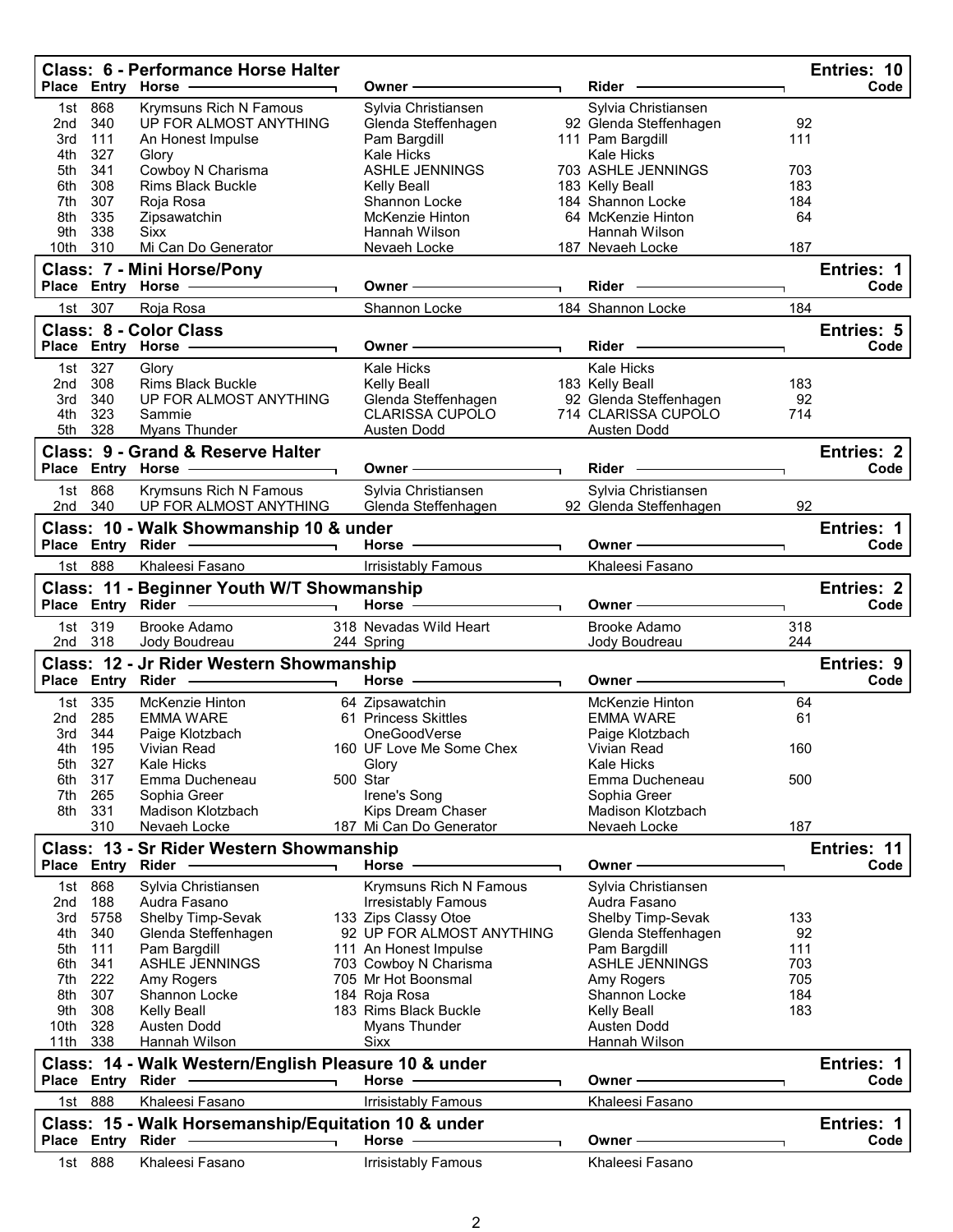|            |                   | Class: 16 - Western or English Walk/Trot Leadline 10 & under<br>Place Entry Rider - The Manuscript<br>$\overline{\phantom{a}}$ | Horse -                            | Owner -                                |            | Entries: 0<br>Code |
|------------|-------------------|--------------------------------------------------------------------------------------------------------------------------------|------------------------------------|----------------------------------------|------------|--------------------|
|            |                   | Class: 17 - Western/English Walk Leadline 8 & under                                                                            |                                    |                                        |            | <b>Entries: 1</b>  |
|            | Place Entry Rider |                                                                                                                                | Horse ·                            | Owner                                  |            | Code               |
| 1st        | 297               | Audrey Golden                                                                                                                  | <b>ROLO</b>                        | Audrey Golden                          |            |                    |
|            |                   | Class: 18 - Western In-hand Trail                                                                                              |                                    |                                        |            | Entries: 9         |
|            |                   | Place Entry Horse                                                                                                              | Owner -                            | Rider -                                |            | Code               |
| 1st        | 111               | An Honest Impulse                                                                                                              | Pam Bargdill                       | 111 Pam Bargdill                       | 111        |                    |
| 2nd        | 341               | Cowboy N Charisma                                                                                                              | ASHLE JENNINGS                     | 703 ASHLE JENNINGS                     | 703        |                    |
| 3rd        | 319               | Nevadas Wild Heart                                                                                                             | <b>Brooke Adamo</b>                | 318 Brooke Adamo                       | 318        |                    |
| 4th<br>5th | 335<br>195        | Zipsawatchin<br>UF Love Me Some Chex                                                                                           | McKenzie Hinton<br>Vivian Read     | 64 McKenzie Hinton<br>160 Vivian Read  | 64<br>160  |                    |
| 6th        | 327               | Glory                                                                                                                          | <b>Kale Hicks</b>                  | Kale Hicks                             |            |                    |
| 7th        | 297               | <b>ROLO</b>                                                                                                                    | Audrey Golden                      | Audrey Golden                          |            |                    |
| 8th        | 222               | Mr Hot Boonsmal                                                                                                                | Amy Rogers                         | 705 Amy Rogers                         | 705        |                    |
| 9th        | 265               | Irene's Song                                                                                                                   | Sophia Greer                       | Sophia Greer                           |            |                    |
|            |                   | Class: 19 - West. Beginner Youth W/T Trail                                                                                     |                                    |                                        |            | Entries: 1         |
|            |                   |                                                                                                                                | Owner -                            | <b>Rider</b>                           |            | Code               |
|            | 1st 319           | Nevadas Wild Heart                                                                                                             | Brooke Adamo                       | 318 Brooke Adamo                       | 318        |                    |
|            |                   | Class: 20 - Western Jr Rider Walk/Trot Trail                                                                                   |                                    |                                        |            | Entries: 3         |
|            |                   | Place Entry Horse -                                                                                                            | Owner-                             | Rider -                                |            | Code               |
| 1st        | 335               | Zipsawatchin                                                                                                                   | McKenzie Hinton                    | 64 McKenzie Hinton                     | 64         |                    |
| 2nd        | 327               | Glory                                                                                                                          | Kale Hicks                         | <b>Kale Hicks</b>                      |            |                    |
| 3rd        | 195               | UF Love Me Some Chex                                                                                                           | Vivian Read                        | 160 Vivian Read                        | 160        |                    |
|            |                   | Class: 21 - Western Sr Rider Walk/Trot Trail                                                                                   |                                    |                                        |            | <b>Entries: 2</b>  |
|            |                   | Place Entry Horse                                                                                                              | Owner-                             | Rider -                                |            | Code               |
| 1st        | 341               | Cowboy N Charisma                                                                                                              | <b>ASHLE JENNINGS</b>              | 703 ASHLE JENNINGS                     | 703        |                    |
| 2nd 111    |                   | An Honest Impulse                                                                                                              | Pam Bargdill                       | 111 Pam Bargdill                       | 111        |                    |
|            |                   | Class: 22 - Western Jr Rider Trail                                                                                             |                                    |                                        |            | Entries: 5         |
|            |                   | Place Entry Horse -                                                                                                            | Owner-                             | Rider -                                |            | Code               |
|            |                   |                                                                                                                                |                                    |                                        |            |                    |
|            | 1st 312           |                                                                                                                                |                                    |                                        | 247        |                    |
| 2nd        | 331               | <b>Repeated Sensation</b><br>Kips Dream Chaser                                                                                 | Jazmyn Aquedo<br>Madison Klotzbach | 247 Jazmyn Aquedo<br>Madison Klotzbach |            |                    |
| 3rd        | 344               | OneGoodVerse                                                                                                                   | Paige Klotzbach                    | Paige Klotzbach                        |            |                    |
| 4th        | 285               | <b>Princess Skittles</b>                                                                                                       | <b>EMMA WARE</b>                   | 61 EMMA WARE                           | 61         |                    |
| 5th        | 301               | Uno                                                                                                                            | Brooke Adamo                       | 318 Brooke Adamo                       | 318        |                    |
|            |                   | Class: 23 - Western Sr Rider Trail                                                                                             |                                    |                                        |            | Entries: 2         |
|            |                   | Place Entry Horse -                                                                                                            | Owner                              | <b>Rider</b>                           |            | Code               |
|            | 1st 340           | UP FOR ALMOST ANYTHING                                                                                                         | Glenda Steffenhagen                | 92 Glenda Steffenhagen                 | 92         |                    |
|            | 2nd 868           | Krymsuns Rich N Famous                                                                                                         | Sylvia Christiansen                | Sylvia Christiansen                    |            |                    |
|            |                   | Class: 24 - Warm Up Walk/Trot Western Pleasure                                                                                 |                                    |                                        |            | Entries: 6         |
|            |                   | Place Entry Horse                                                                                                              | Owner-                             | Rider ·                                |            | Code               |
| 1st        | 341               | Cowboy N Charisma                                                                                                              | <b>ASHLE JENNINGS</b>              | 703 ASHLE JENNINGS                     | 703        |                    |
| 2nd        | 320               | <b>RED HOT MAGIC KITTY</b>                                                                                                     | <b>KIM MONACO</b>                  | <b>KIM MONACO</b>                      |            |                    |
| 3rd        | 318               | Spring                                                                                                                         | Jody Boudreau                      | 244 Jody Boudreau                      | 244        |                    |
| 4th<br>5th | 310<br>307        | Mi Can Do Generator                                                                                                            | Nevaeh Locke<br>Shannon Locke      | 187 Nevaeh Locke<br>184 Shannon Locke  | 187<br>184 |                    |
| 6th        | 306               | Roja Rosa<br>Sammie                                                                                                            | Jodi Tluczek                       | Jodi Tluczek                           |            |                    |
|            |                   |                                                                                                                                |                                    |                                        |            | Entries: 2         |
|            |                   | Class: 25 - Beginner Youth W/T Western Pleasure<br>Place Entry Horse                                                           | Owner -                            | Rider                                  |            | Code               |
|            | 1st 318           | Spring                                                                                                                         | Jody Boudreau                      | 244 Jody Boudreau                      | 244        |                    |
| 2nd 319    |                   | Nevadas Wild Heart                                                                                                             | Brooke Adamo                       | 318 Brooke Adamo                       | 318        |                    |
|            |                   | Class: 26 - Jr Rider Walk/Trot Western Pleasure                                                                                |                                    |                                        |            | Entries: 5         |
|            |                   | Place Entry Horse -                                                                                                            | Owner -                            | Rider                                  |            | Code               |
|            | 1st 335           | Zipsawatchin                                                                                                                   | McKenzie Hinton                    | 64 McKenzie Hinton                     | 64         |                    |
| 2nd        | 327               | Glory                                                                                                                          | <b>Kale Hicks</b>                  | Kale Hicks                             |            |                    |
| 3rd        | 195               | UF Love Me Some Chex                                                                                                           | Vivian Read                        | 160 Vivian Read                        | 160        |                    |
| 4th<br>5th | 310<br>318        | Mi Can Do Generator<br>Spring                                                                                                  | Nevaeh Locke<br>Jody Boudreau      | 187 Nevaeh Locke<br>244 Jody Boudreau  | 187<br>244 |                    |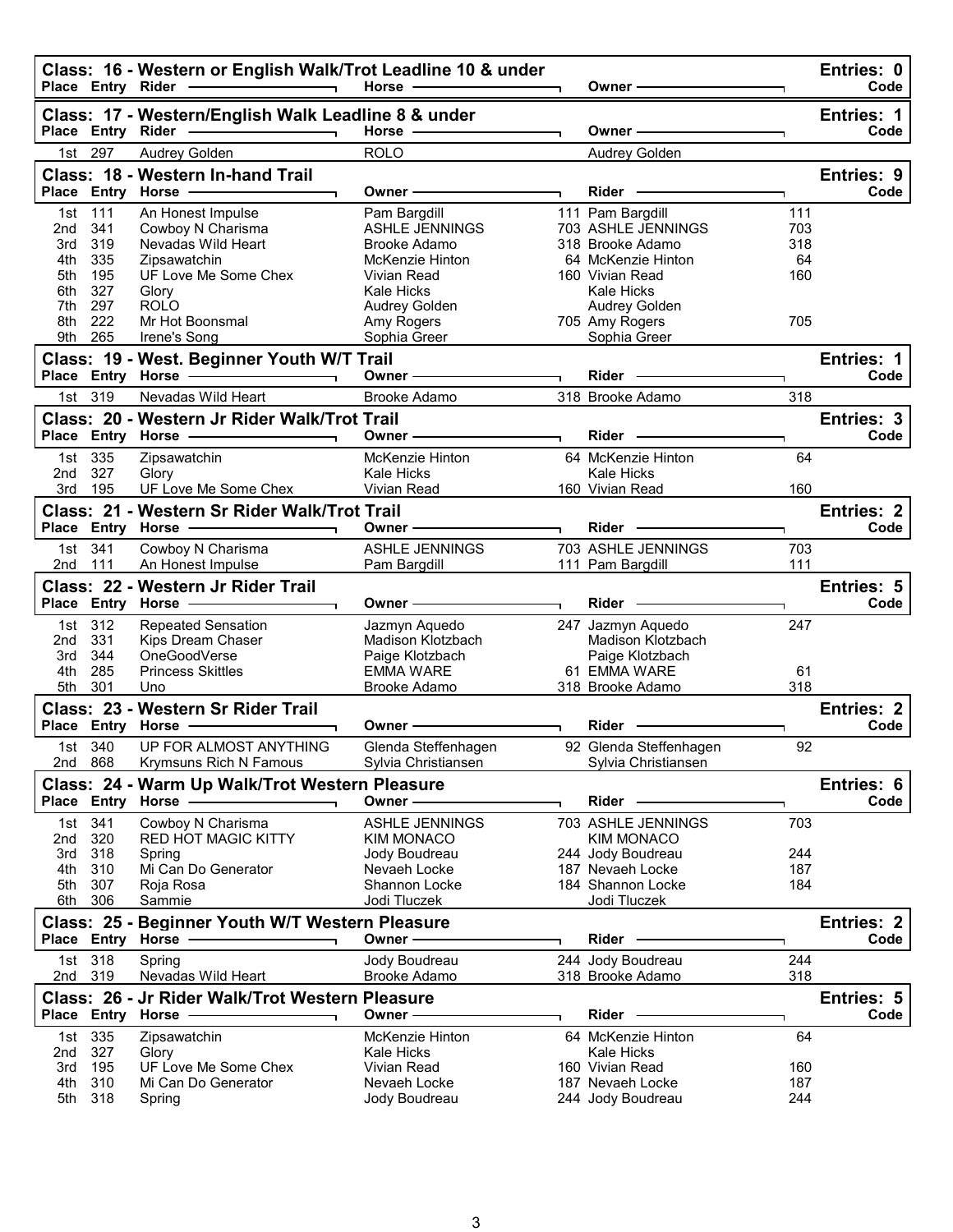|            |                   | Class: 27 - Sr Rider Walk/Trot Western Pleasure<br>Place Entry Horse | Owner -                             | Rider                            |           | <b>Entries: 7</b><br>Code |
|------------|-------------------|----------------------------------------------------------------------|-------------------------------------|----------------------------------|-----------|---------------------------|
|            |                   |                                                                      |                                     |                                  |           |                           |
| 1st<br>2nd | 111<br>188        | An Honest Impulse<br>Irresistably Famous                             | Pam Bargdill<br>Audra Fasano        | 111 Pam Bargdill<br>Audra Fasano | 111       |                           |
| 3rd        | 341               | Cowboy N Charisma                                                    | <b>ASHLE JENNINGS</b>               | 703 ASHLE JENNINGS               | 703       |                           |
| 4th        | 5758              | Zips Classy Otoe                                                     | Shelby Timp-Sevak                   | 133 Shelby Timp-Sevak            | 133       |                           |
| 5th        | 320               | <b>RED HOT MAGIC KITTY</b>                                           | <b>KIM MONACO</b>                   | <b>KIM MONACO</b>                |           |                           |
| 6th        | 306               | Sammie                                                               | Jodi Tluczek                        | Jodi Tluczek                     |           |                           |
| 7th        | 307               | Roja Rosa                                                            | Shannon Locke                       | 184 Shannon Locke                | 184       |                           |
|            |                   | Class: 28 - Open W/T Western Discipline Rail                         |                                     |                                  |           | Entries: 9                |
| Place      |                   | Entry Horse                                                          | Owner -                             | <b>Rider</b>                     |           | Code                      |
| 1st        | 111               | An Honest Impulse                                                    | Pam Bargdill                        | 111 Pam Bargdill                 | 111       |                           |
| 2nd        | 188               | <b>Irresistably Famous</b>                                           | Audra Fasano                        | Audra Fasano                     |           |                           |
| 3rd        | 341               | Cowboy N Charisma                                                    | <b>ASHLE JENNINGS</b>               | 703 ASHLE JENNINGS               | 703       |                           |
| 4th        | 195               | UF Love Me Some Chex                                                 | Vivian Read                         | 160 Vivian Read                  | 160       |                           |
| 5th        | 320               | <b>RED HOT MAGIC KITTY</b>                                           | <b>KIM MONACO</b>                   | <b>KIM MONACO</b>                |           |                           |
| 6th        | 318               | Spring                                                               | Jody Boudreau                       | 244 Jody Boudreau                | 244       |                           |
| 7th        | 327               | Glory                                                                | <b>Kale Hicks</b>                   | <b>Kale Hicks</b>                |           |                           |
| 8th        | 307               | Roja Rosa                                                            | Shannon Locke                       | 184 Shannon Locke                | 184       |                           |
| 9th        | 306               | Sammie                                                               | Jodi Tluczek                        | Jodi Tluczek                     |           |                           |
|            |                   | Class: 29 - Open Western Discipline Rail                             |                                     |                                  |           | Entries: 6                |
|            | Place Entry Horse |                                                                      | Owner -                             | Rider                            |           | Code                      |
| 1st        | 340               | UP FOR ALMOST ANYTHING                                               | Glenda Steffenhagen                 | 92 Glenda Steffenhagen           | 92        |                           |
| 2nd        | 868               | Krymsuns Rich N Famous                                               | Sylvia Christiansen                 | Sylvia Christiansen              |           |                           |
| 3rd        | 344               | OneGoodVerse                                                         | Paige Klotzbach                     | Paige Klotzbach                  |           |                           |
| 4th        | 312               | <b>Repeated Sensation</b>                                            | Jazmyn Aquedo                       | 247 Jazmyn Aquedo                | 247       |                           |
| 5th        | 331               | Kips Dream Chaser                                                    | Madison Klotzbach                   | <b>Madison Klotzbach</b>         |           |                           |
| 6th        | 301               | Uno                                                                  | Brooke Adamo                        | 318 Brooke Adamo                 | 318       |                           |
|            |                   | Class: 30 - Warm Up Western Pleasure                                 |                                     |                                  |           | Entries: 0                |
|            |                   | Place Entry Horse                                                    | Owner-                              | Rider                            |           | Code                      |
|            |                   |                                                                      |                                     |                                  |           |                           |
|            |                   |                                                                      |                                     |                                  |           |                           |
|            |                   | Class: 31 - Jr Rider Western Pleasure<br>Place Entry Horse           | Owner -                             | Rider -                          |           | <b>Entries: 5</b><br>Code |
|            |                   |                                                                      |                                     |                                  |           |                           |
| 1st        | 312               | <b>Repeated Sensation</b>                                            | Jazmyn Aquedo                       | 247 Jazmyn Aquedo                | 247       |                           |
| 2nd        | 344               | OneGoodVerse                                                         | Paige Klotzbach<br><b>EMMA WARE</b> | Paige Klotzbach                  |           |                           |
| 3rd<br>4th | 285<br>301        | <b>Princess Skittles</b><br>Uno                                      | Brooke Adamo                        | 61 EMMA WARE<br>318 Brooke Adamo | 61<br>318 |                           |
| 5th        | 331               | Kips Dream Chaser                                                    | Madison Klotzbach                   | Madison Klotzbach                |           |                           |
|            |                   |                                                                      |                                     |                                  |           |                           |
|            |                   | Class: 32 - Sr Rider Western Pleasure                                | Owner -                             | <b>Rider</b>                     |           | <b>Entries: 2</b><br>Code |
|            |                   | Place Entry Horse -                                                  |                                     |                                  |           |                           |
|            | 1st 340           | UP FOR ALMOST ANYTHING                                               | Glenda Steffenhagen                 | 92 Glenda Steffenhagen           | 92        |                           |
|            | 2nd 868           | Krymsuns Rich N Famous                                               | Sylvia Christiansen                 | Sylvia Christiansen              |           |                           |
|            |                   | Class: 33 - Beginner Youth W/T Western Horsemanship                  |                                     |                                  |           | Entries: 2                |
|            |                   | Place Entry Horse                                                    | Owner-                              | $Rider$ –                        |           | Code                      |
| 1st        | 318               | Spring                                                               | Jody Boudreau                       | 244 Jody Boudreau                | 244       |                           |
|            | 2nd 319           | Nevadas Wild Heart                                                   | Brooke Adamo                        | 318 Brooke Adamo                 | 318       |                           |
|            |                   | Class: 34 - Jr Rider Walk/Trot Western Horsemanship                  |                                     |                                  |           | Entries: 4                |
|            |                   | Place Entry Rider                                                    | Horse $-$                           | Owner -                          |           | Code                      |
| 1st        | 335               | McKenzie Hinton                                                      | 64 Zipsawatchin                     | McKenzie Hinton                  | 64        |                           |
| 2nd        | 327               | Kale Hicks                                                           | Glory                               | <b>Kale Hicks</b>                |           |                           |
| 3rd        | 195               | Vivian Read                                                          | 160 UF Love Me Some Chex            | Vivian Read                      | 160       |                           |
| 4th        | 318               | Jody Boudreau                                                        | 244 Spring                          | Jody Boudreau                    | 244       |                           |
|            |                   | Class: 35 - Sr Rider Walk/Trot Western Horsemanship                  |                                     |                                  |           | Entries: 5                |
|            |                   | Place Entry Rider -                                                  | Horse .                             | Owner-                           |           | Code                      |
| 1st        | 111               | Pam Bargdill                                                         | 111 An Honest Impulse               | Pam Bargdill                     | 111       |                           |
| 2nd        | 5758              | Shelby Timp-Sevak                                                    | 133 Zips Classy Otoe                | Shelby Timp-Sevak                | 133       |                           |
| 3rd        | 188               | Audra Fasano                                                         | <b>Irresistably Famous</b>          | Audra Fasano                     |           |                           |
| 4th<br>5th | 341<br>306        | ASHLE JENNINGS<br>Jodi Tluczek                                       | 703 Cowboy N Charisma<br>Sammie     | ASHLE JENNINGS<br>Jodi Tluczek   | 703       |                           |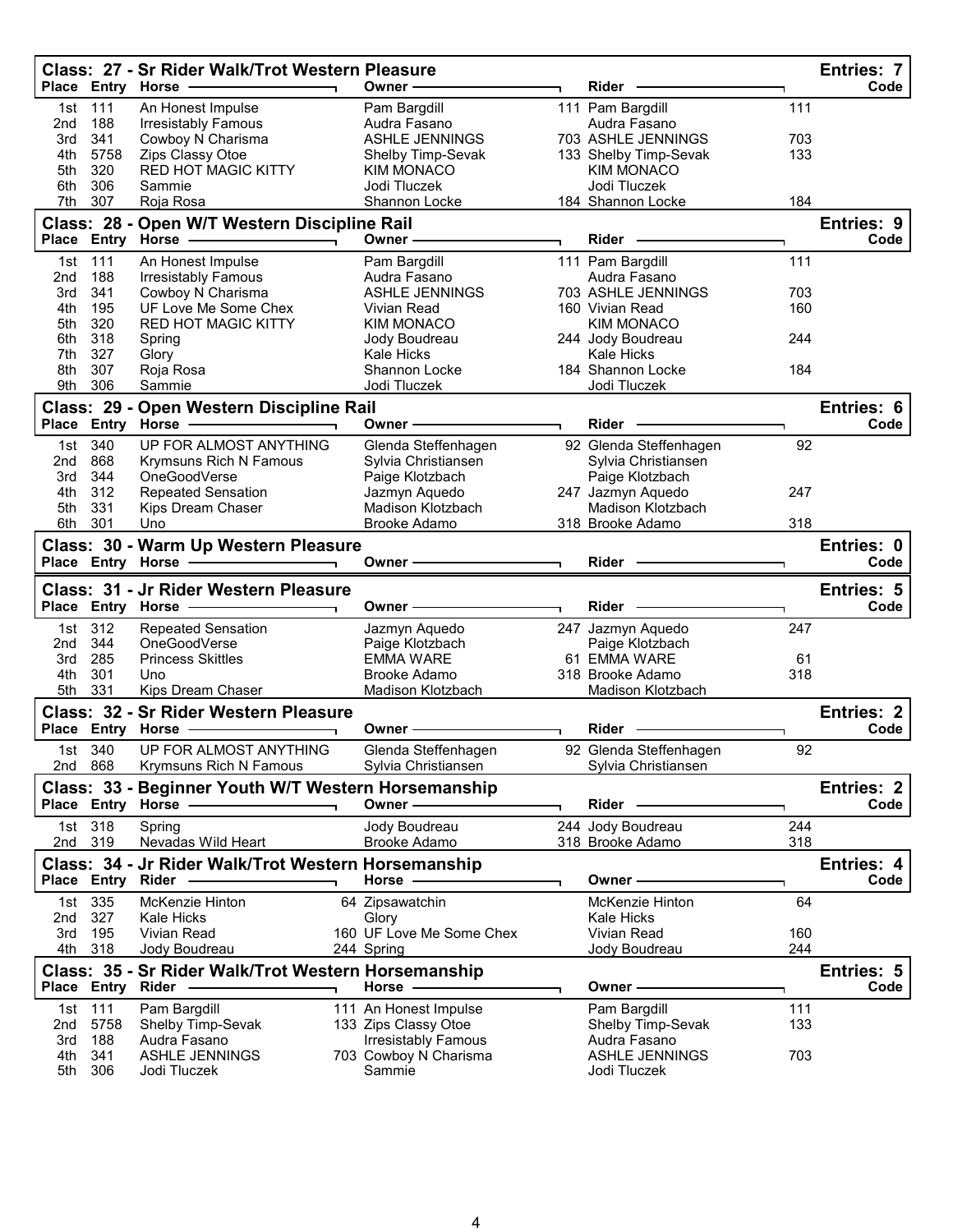|                                 | Place Entry Rider                        | Class: 36 - Jr Rider Western Horsemanship                                                                                                                                                                                                                                                               | Horse -                                                                                                                                                                                                                       | Owner -                                                                                                                                                                                                                              |                                | Entries: 5<br>Code        |
|---------------------------------|------------------------------------------|---------------------------------------------------------------------------------------------------------------------------------------------------------------------------------------------------------------------------------------------------------------------------------------------------------|-------------------------------------------------------------------------------------------------------------------------------------------------------------------------------------------------------------------------------|--------------------------------------------------------------------------------------------------------------------------------------------------------------------------------------------------------------------------------------|--------------------------------|---------------------------|
| 1st<br>2nd<br>3rd<br>4th<br>5th | 344<br>285<br>312<br>301<br>331          | Paige Klotzbach<br><b>EMMA WARE</b><br>Jazmyn Aquedo<br>Brooke Adamo<br>Madison Klotzbach                                                                                                                                                                                                               | OneGoodVerse<br>61 Princess Skittles<br>247 Repeated Sensation<br>318 Uno<br>Kips Dream Chaser                                                                                                                                | Paige Klotzbach<br><b>EMMA WARE</b><br>Jazmyn Aquedo<br><b>Brooke Adamo</b><br>Madison Klotzbach                                                                                                                                     | 61<br>247<br>318               |                           |
|                                 |                                          | Class: 37 - Sr Rider Western Horsemanship<br>Place Entry Rider -                                                                                                                                                                                                                                        | Horse -                                                                                                                                                                                                                       | Owner -                                                                                                                                                                                                                              |                                | <b>Entries: 2</b><br>Code |
| 2nd                             | 1st 868<br>340                           | Sylvia Christiansen<br>Glenda Steffenhagen                                                                                                                                                                                                                                                              | <b>Krymsuns Rich N Famous</b><br>92 UP FOR ALMOST ANYTHING                                                                                                                                                                    | Sylvia Christiansen<br>Glenda Steffenhagen                                                                                                                                                                                           | 92                             |                           |
|                                 |                                          | Class: 38 - Hunter-In-Hand<br>Place Entry Horse -                                                                                                                                                                                                                                                       | Owner -                                                                                                                                                                                                                       | <b>Rider</b>                                                                                                                                                                                                                         |                                | Entries: 5<br>Code        |
| 2nd<br>3rd<br>4th               | 1st 317<br>340<br>341<br>301<br>5th 5758 | Star<br>UP FOR ALMOST ANYTHING<br>Cowboy N Charisma<br>Uno<br>Zips Classy Otoe                                                                                                                                                                                                                          | Emma Ducheneau<br>Glenda Steffenhagen<br><b>ASHLE JENNINGS</b><br><b>Brooke Adamo</b><br>Shelby Timp-Sevak                                                                                                                    | 500 Emma Ducheneau<br>92 Glenda Steffenhagen<br>703 ASHLE JENNINGS<br>318 Brooke Adamo<br>133 Shelby Timp-Sevak                                                                                                                      | 500<br>92<br>703<br>318<br>133 |                           |
|                                 | Place Entry Rider                        | Class: 39 - Beginner Youth W/T English Showmanship                                                                                                                                                                                                                                                      | Horse $-$                                                                                                                                                                                                                     | Owner -                                                                                                                                                                                                                              |                                | Entries: 0<br>Code        |
|                                 |                                          | Class: 40 - Jr Rider English Showmanship<br>Place Entry Rider -<br><u>the contract of the contract of the contract of the contract of the contract of the contract of the contract of the contract of the contract of the contract of the contract of the contract of the contract of the contract </u> | Horse -                                                                                                                                                                                                                       | Owner -                                                                                                                                                                                                                              |                                | <b>Entries: 4</b><br>Code |
| 2nd<br>3rd<br>4th               | 1st 335<br>285<br>301<br>317             | McKenzie Hinton<br><b>EMMA WARE</b><br><b>Brooke Adamo</b><br>Emma Ducheneau                                                                                                                                                                                                                            | 64 Zipsawatchin<br>61 Princess Skittles<br>318 Uno<br>500 Star                                                                                                                                                                | McKenzie Hinton<br><b>EMMA WARE</b><br>Brooke Adamo<br>Emma Ducheneau                                                                                                                                                                | 64<br>61<br>318<br>500         |                           |
|                                 | Place Entry Rider                        | Class: 41 - Sr Rider English Showmanship<br>$\overline{\phantom{a}}$                                                                                                                                                                                                                                    | Horse                                                                                                                                                                                                                         | Owner -                                                                                                                                                                                                                              |                                | Entries: 3<br>Code        |
| 1st<br>2nd<br>3rd               | 340<br>5758<br>341                       | Glenda Steffenhagen<br>Shelby Timp-Sevak<br>ASHLE JENNINGS                                                                                                                                                                                                                                              | 92 UP FOR ALMOST ANYTHING<br>133 Zips Classy Otoe<br>703 Cowboy N Charisma                                                                                                                                                    | Glenda Steffenhagen<br>Shelby Timp-Sevak<br>ASHLE JENNINGS                                                                                                                                                                           | 92<br>133<br>703               |                           |
|                                 |                                          | Class: 42 - Warm Up Walk/Trot English Pleasure<br>Place Entry Horse -                                                                                                                                                                                                                                   | Owner -                                                                                                                                                                                                                       | <b>Rider</b>                                                                                                                                                                                                                         |                                | Entries: 3<br>Code        |
| 2 <sub>nd</sub>                 | 1st 340<br>341<br>3rd 302                | UP FOR ALMOST ANYTHING<br>Cowboy N Charisma<br>Thee Rockett Man                                                                                                                                                                                                                                         | Glenda Steffenhagen<br><b>ASHLE JENNINGS</b><br><b>CATHERINE HARRISON</b>                                                                                                                                                     | 92 Glenda Steffenhagen<br>703 ASHLE JENNINGS<br><b>CATHERINE HARRISON</b>                                                                                                                                                            | 92<br>703                      |                           |
|                                 |                                          | Class: 43 - Beginner Youth W/T English Pleasure                                                                                                                                                                                                                                                         | Owner-                                                                                                                                                                                                                        | <b>Rider</b>                                                                                                                                                                                                                         |                                | Entries: 0<br>Code        |
|                                 |                                          | Class: 44 - Jr Rider Walk/Trot English Pleasure                                                                                                                                                                                                                                                         |                                                                                                                                                                                                                               |                                                                                                                                                                                                                                      |                                | Entries: 1                |
|                                 | 1st 335                                  | Place Entry Horse -<br>Zipsawatchin                                                                                                                                                                                                                                                                     | Owner-<br>McKenzie Hinton                                                                                                                                                                                                     | Rider -<br>64 McKenzie Hinton                                                                                                                                                                                                        | 64                             | Code                      |
|                                 |                                          | Class: 45 - Sr Rider Walk/Trot Englsih Pleasure<br>Place Entry Horse -                                                                                                                                                                                                                                  | Owner —                                                                                                                                                                                                                       | $Rider -$                                                                                                                                                                                                                            |                                | Entries: 3<br>Code        |
| 2nd                             | 1st 5758<br>341                          | Zips Classy Otoe<br>Cowboy N Charisma                                                                                                                                                                                                                                                                   | Shelby Timp-Sevak<br><b>ASHLE JENNINGS</b>                                                                                                                                                                                    | 133 Shelby Timp-Sevak<br>703 ASHLE JENNINGS                                                                                                                                                                                          | 133<br>703                     |                           |
|                                 | 3rd 302                                  | Thee Rockett Man<br>Class: 46 - Warm Up English Pleasure                                                                                                                                                                                                                                                | <b>CATHERINE HARRISON</b>                                                                                                                                                                                                     | <b>CATHERINE HARRISON</b>                                                                                                                                                                                                            |                                | Entries: 0                |
|                                 |                                          | Place Entry Rider - Place<br>Class: 47 - Jr Rider English Pleasure                                                                                                                                                                                                                                      | Horse ———————                                                                                                                                                                                                                 | Owner - The Common Section 2014                                                                                                                                                                                                      |                                | Code<br>Entries: 4        |
|                                 |                                          | Place Entry Horse - The Control of the Control of Theorem and Place School and Theorem                                                                                                                                                                                                                  | Owner —                                                                                                                                                                                                                       | Rider -                                                                                                                                                                                                                              |                                | Code                      |
| 2nd 285<br>3rd                  | 1st 312<br>317<br>4th 301                | <b>Repeated Sensation</b><br><b>Princess Skittles</b><br>Star<br>Uno                                                                                                                                                                                                                                    | Jazmyn Aquedo<br><b>EMMA WARE</b><br>Emma Ducheneau<br>Brooke Adamo                                                                                                                                                           | 247 Jazmyn Aquedo<br>61 EMMA WARE<br>500 Emma Ducheneau<br>318 Brooke Adamo                                                                                                                                                          | 247<br>61<br>500<br>318        |                           |
|                                 |                                          | Class: 48 - Sr Rider English Pleasure<br>Place Entry Horse - The Management of the Management of the Management of the Management of the Management of                                                                                                                                                  | Owner - The Common Common Common Common Common Common Common Common Common Common Common Common Common Common Common Common Common Common Common Common Common Common Common Common Common Common Common Common Common Common | Rider —                                                                                                                                                                                                                              |                                | Entries: 1<br>Code        |
|                                 | 1st 340                                  | UP FOR ALMOST ANYTHING                                                                                                                                                                                                                                                                                  | Glenda Steffenhagen                                                                                                                                                                                                           | 92 Glenda Steffenhagen                                                                                                                                                                                                               | 92                             |                           |
|                                 |                                          | Class: 49 - Beginner Youth W/T English Equitation<br>Place Entry Horse - and the place of the state of the state of the state of the state of the state of the state of the state of the state of the state of the state of the state of the state of the state of the state of the                     | Owner $\longrightarrow$                                                                                                                                                                                                       | Rider <b>Contract Contract Contract Contract Contract Contract Contract Contract Contract Contract Contract Contract Contract Contract Contract Contract Contract Contract Contract Contract Contract Contract Contract Contract</b> |                                | Entries: 0<br>Code        |